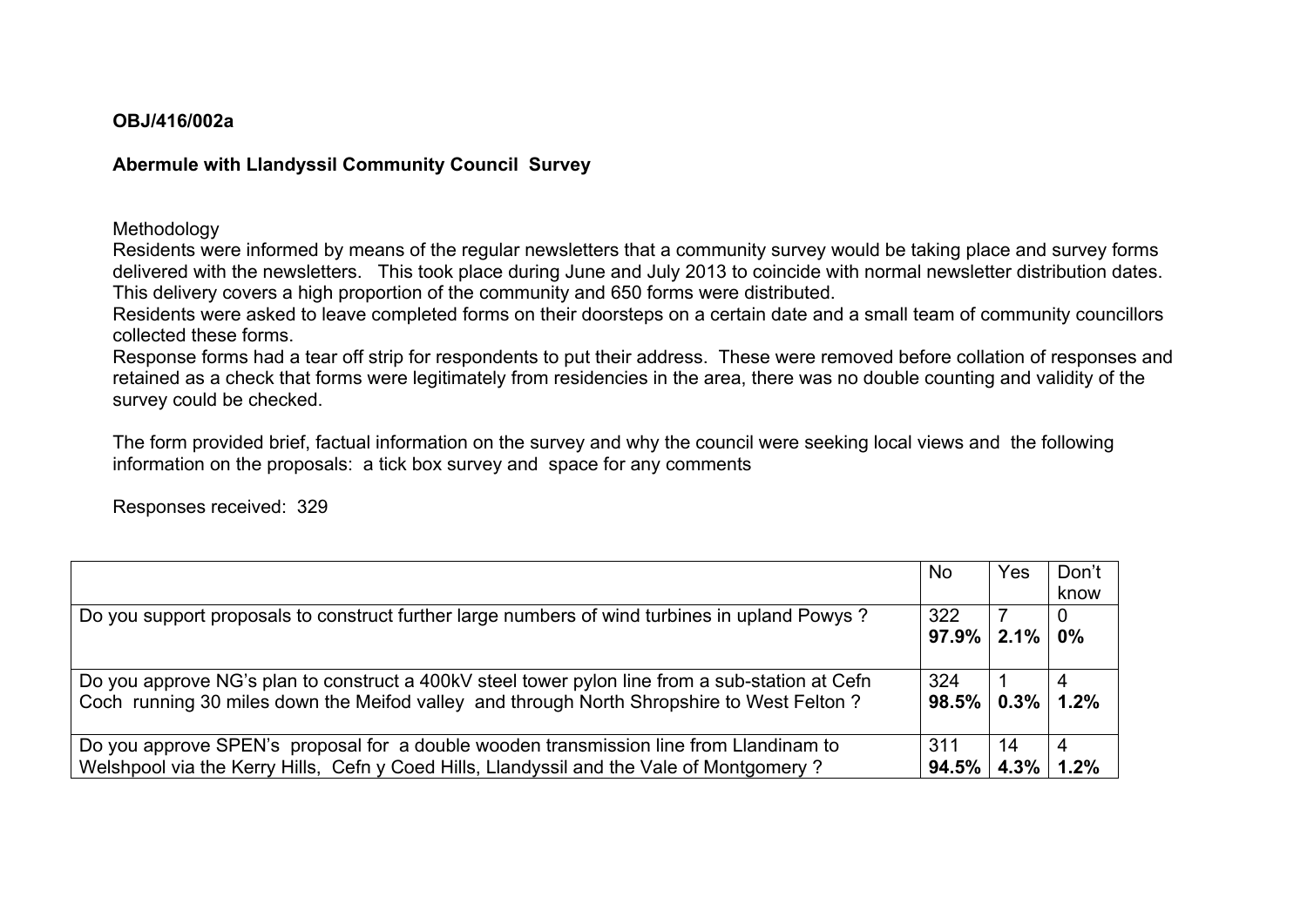In terms of additional comments received these could be broadly categorised for ease of analysis:

| Topic                                                                                                | Number of related |
|------------------------------------------------------------------------------------------------------|-------------------|
|                                                                                                      | comments          |
| Inadequacy of on-shore wind as an economic power source (including reference to cost / benefit       | 26                |
| generally; vested interests; limited power generation; unreliability; fuel poverty                   |                   |
| Enough windfarms already                                                                             | 9                 |
| Negative effects on economy / tourism                                                                | 8                 |
| Negative impact on environment                                                                       |                   |
| Transmission lines only acceptable if underground                                                    | 18                |
| <b>Adverse landscape impacts</b>                                                                     | 29                |
| Concerns at general wind energy policies                                                             | 10                |
| Need to explore other / better alternatives for energy production (inc. more emphasis on small scale | 19                |
| community renewables)                                                                                |                   |
| Health issues                                                                                        | З                 |
| Need to produce 20% of UK energy from renewables                                                     |                   |

Some respondents made comments which relate to more than one category and this has been represented.

A representative sample of comments is given including the one comment supporting the proposals.

*Out of date policies. Each village / town should generate their own power not cross the countryside with poles and wires.*

*Need to produce 20% of UK's energy from renewables. Upland Powys has the wind capacity to help reach that. All powerlines should be built underground.*

*This would be a disaster for Mid Wales*

*The community council should not accept any offers made to it in the form of community compensation…they do it only for publicity and to suggest the community has come round to accept the idea*